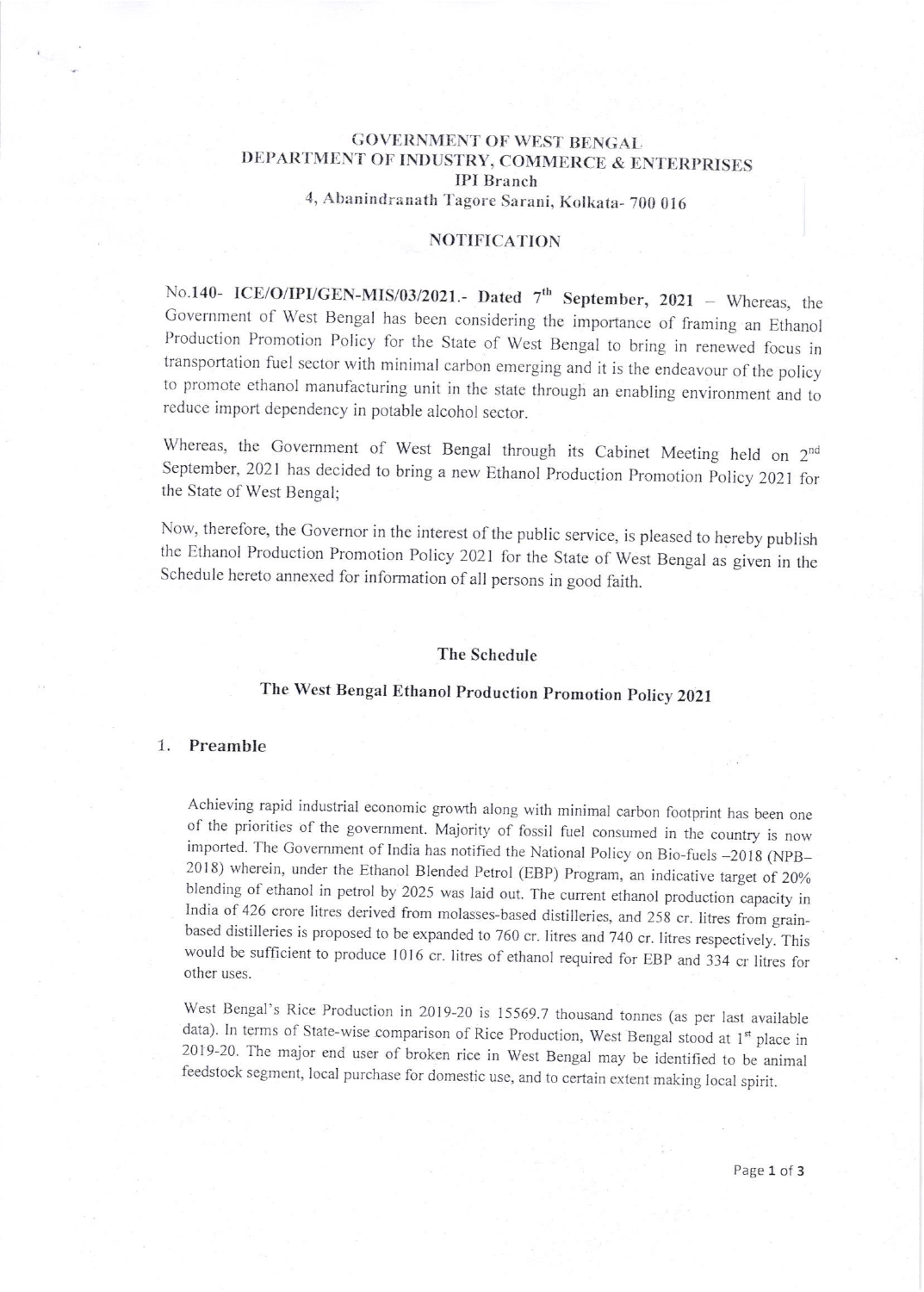Also, West Bengal has to import the ethanol requirement in Potable alcohol sector to the tune of 25%, although the state has three refineries at present. Encouraging ethanol production in the state, would reduce this dependence and make Bengal self-sufficient.

The industry would also create investment opportunities and provide employment to alarge number of youths.

#### 2. Vision

To make the state a preferred destination for ethanol manufacturing units.

#### 3. Mission

- 3.1. To promote, facilitate and financially incentivize investment in fuel-grade standalone green-field Ethanol manufacturing units in the State, through an enabling enyironment.
- 3.2. To increase incomes of farmers, who are producing feed-stock/ raw material (produce which are used for Ethanol manufacturing).
- 3.3. To create local employment opportunities through promotion of new Ethanol industries.

### 4. Eligibility

All green-field fuel-grade ethanol producing units shall be eligible for the incentives under this policy.

#### 5. Financial Incentives

5.1. Land Conversion fees Waiver of land record mutation fees and land use conversion fees.

#### 5.2. Stamp Duty

Exemption of Stamp duty and registration fees.

5.3. Electricity Duty

Waiver of electricity duty for 5 years from the start of production.

#### Non-financial Incentives

#### 6.1. Water Supply

6

To ensure 24X7 uninterrupted water supply to the unil.

#### 6.2. Electricity Supply

To provide uninterupted 24X7 power supply to the units.